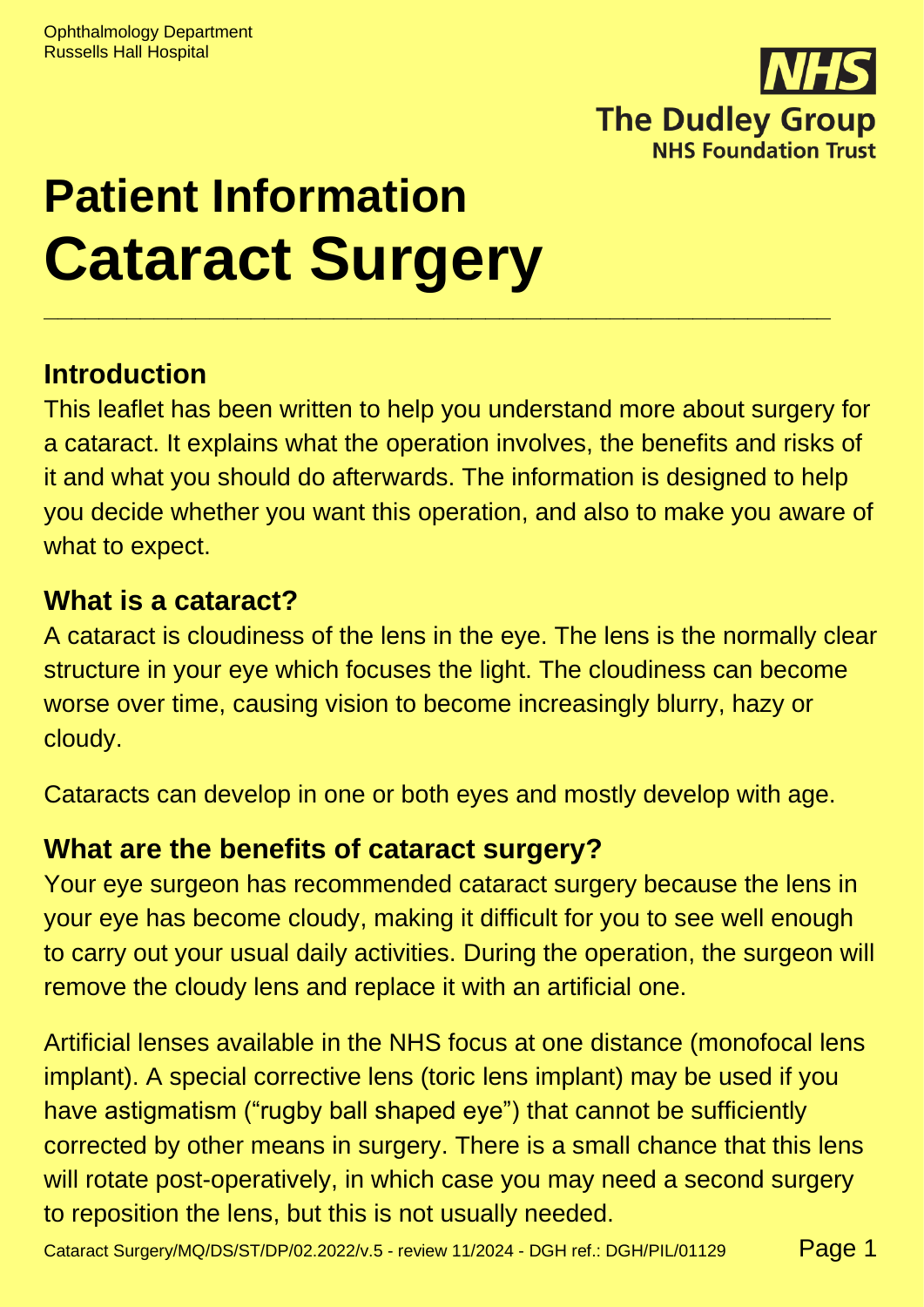Other lens types that focus at different distances (multifocal lens implants) are available, but not as an NHS patient. These lenses can be associated with different visual side-effects and are a compromise between the best vision and being able to see at different distances. They are usually not suitable if you have other eye conditions.

The vast majority of patients have improved eyesight after cataract surgery. The most obvious benefits are clearer vision and improved contrast and colour vision.

Most people (more than 90 per cent) will be within one strength of the lens implant power chosen at the time of surgery (as good as can be achieved by current measurements), and glasses may still be needed after surgery for distance in addition to those for reading.

If you have another eye condition such as amblyopia (lazy eye), diabetic eye disease, glaucoma or age-related macular degeneration, the quality of vision may be limited even after successful surgery.

## **What if I have had previous refractive surgery (LASIK / LASEK / SMILE / Radial Keratotomy)?**

The refractive (focusing power) outcome is less predictable and there is a chance of needing to exchange the lens implant in the case of a poor outcome. In order to calculate the implant strength, you need to inform the doctor of your previous surgery and provide pre and post-operative refractive surgery prescriptions and eye measurements from your refractive surgeon. This enables the best chance of a good refractive outcome.

# **What are the risks of cataract surgery?**

This is a very safe operation, but every operation and anaesthetic carries a small risk. According to The Royal College of Ophthalmologists' Cataract National Data Set, some of the risks of cataract surgery are:

• Tearing or breaking of the support of the lens capsule. This can disturb the jelly inside the eye and this may lead to a longer recovery time. About one to two people out of 100 may get this however, most patients achieve satisfactory vision eventually.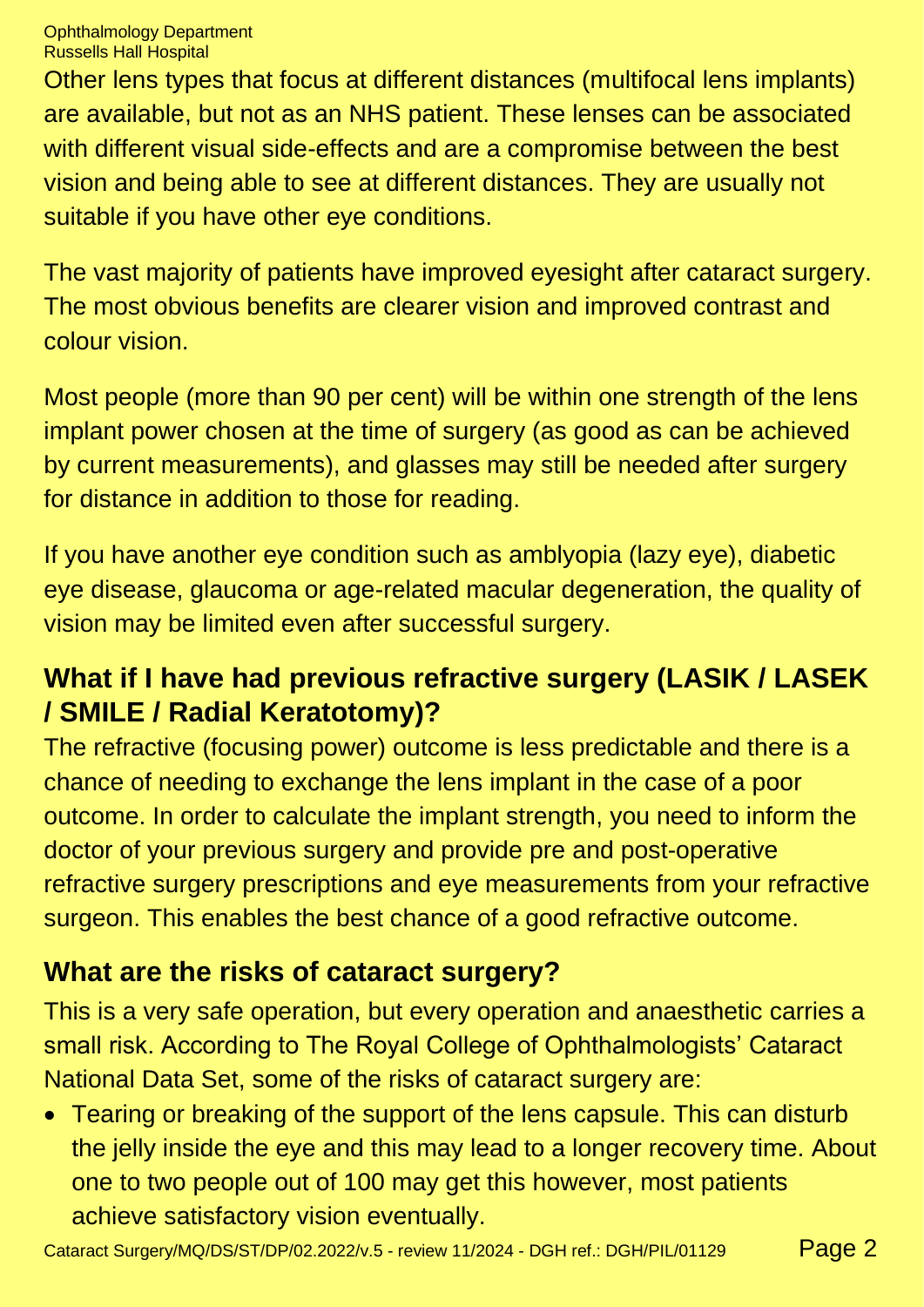- Swelling of the retina. The medical name for this is post-operative cystoid macular oedema. It is due to fluid leaking from the retinal blood vessels and usually settles down with treatment (about one or two people out of 100 may get this).
- Loss of all or part of the cataract into the back of the eye. This would need another operation to remove it.
- One person out of 200 people may need further surgery.
- Infection in the eye, which can lead to loss of sight or even loss of the eye itself (one person out of 3,000 may get this).
- Bleeding in the back part of the eye which could lead to some loss of vision or, rarely, total loss of vision (one person out of 1,000 may get this).
- Temporary high pressure inside the eye (eight people out of 100 may get this).
- Clouding of the cornea. The risk is small in a normal eye. In certain conditions, the risk is higher and your surgeon will discuss this with you.
- Detached retina which can lead to loss of sight (one person out of 3,000 may get this).
- The lens implant may give a poor refractive (focussing) outcome. This can usually be corrected with glasses. Occasionally, this requires a lens exchange or implantation of an additional lens.
- Rarely, significant damage to the iris. This is more likely in complex surgery and if you are taking some tablet medications.
- The back part of the lens capsule that is left in the eye to support the implant may become thick and cloudy. The medical name for this is posterior capsular opacification. It may come on gradually after months or years. This can be cleared with laser treatment.
- Other rare complications e.g. optic neuropathy and blocked retinal blood vessels can occur after surgery and may lead to poor vision.
- The chance of a poor visual outcome, reading three lines less on the eye chart, (less than 6/24) after cataract surgery, is around one in 100 if the eye has no other problems affecting the vision.
- Serious complications are rare and in most cases, complications can be treated effectively.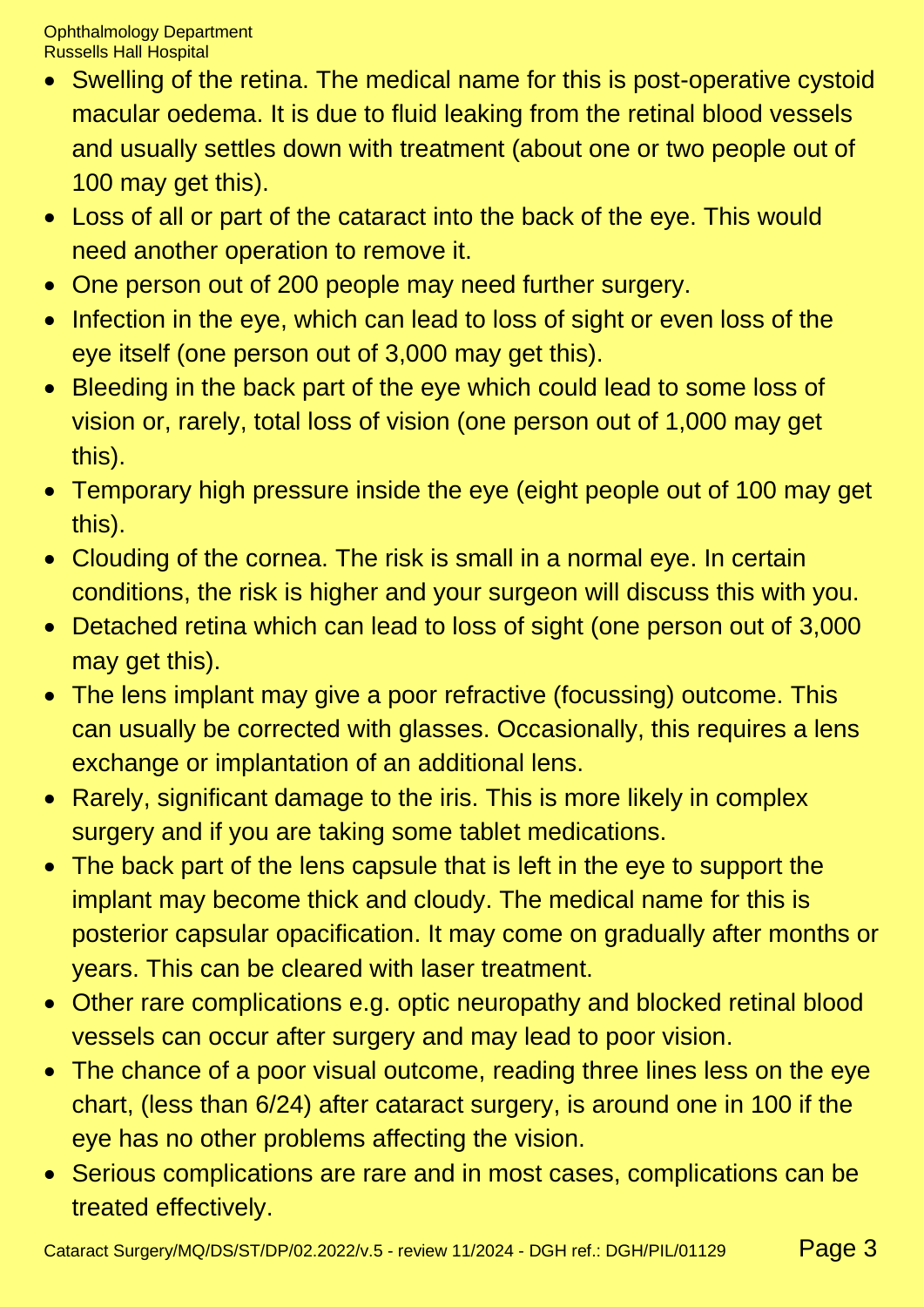• Very rarely, some complications can result in blindness (less than one person out of 1,000 may get this).

Some complications may be more common in an eye with additional problems or conditions which increase the surgical risk.

The risks of surgery do not change unless the cataract becomes very advanced.

#### **What are the alternatives?**

Surgery is the only option to remove a cataract. However, it is your choice as to whether you have the operation.

#### **What happens if I do not have this treatment?**

If the cataract is not removed, your vision may stay the same, but usually it gets gradually worse. Waiting for a longer period of time before having surgery may not increase the risk of complications significantly unless your eyesight becomes so poor that all you can see is light and dark.

#### **What happens during the operation?**

The purpose of the operation is to replace the cloudy lens (cataract) with an artificial replacement lens inside your eye. The artificial lens is called an implant.

An experienced eye surgeon will carry out the operation or may supervise a doctor in training who also performs some operations. We will give you a local anaesthetic to numb your eye, so you will be awake during the operation. You can usually go home the same day.

You will not be able to see what is happening, but you will be aware of a bright light. Just before the operation, we will give you eye drops to enlarge the pupil. After this, we will inject an anaesthetic solution into the tissue surrounding the eye. To do this, we will put numbing drops into your eye, and when your eye is numb, we will inject the anaesthetic into the tissue around your eye. There may be a sensation of pressure with this, but it is not usually painful.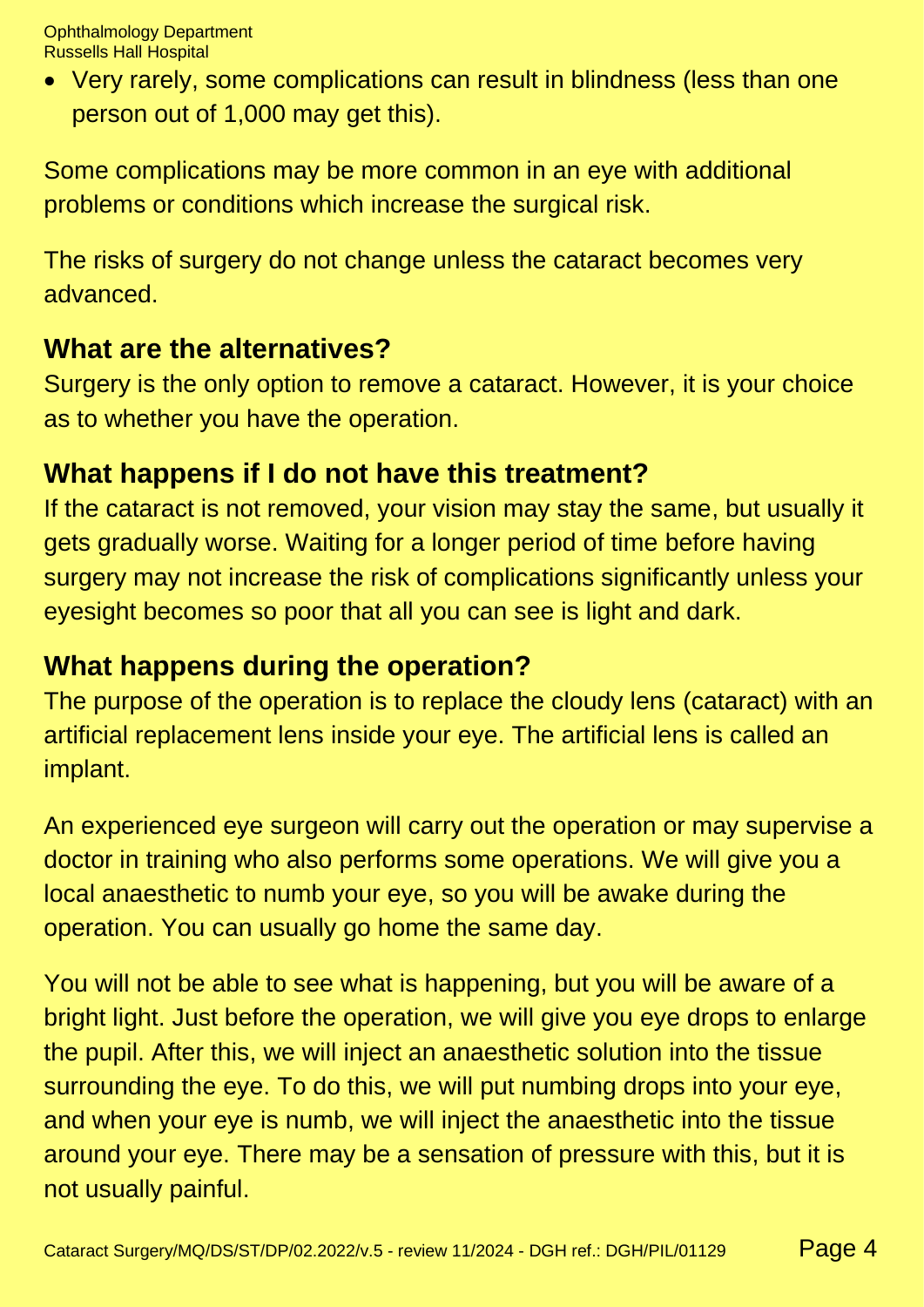Alternatively, if the surgeon and you decide you are appropriate for topical anaesthesia, only numbing eye drops will be used prior to surgery.

During the operation, we will ask you to lie as flat as possible and to keep your head still. Most cataracts are removed by a technique called phacoemulsification. The surgeon makes a very small cut in the eye, softens the lens with ultrasound waves and removes it through a small tube. The outer layer of the lens (the lens capsule) is left behind.

The lens implant is then inserted into the lens capsule to replace the cataract. Sometimes, a small stitch is placed in the eye. At the end of the operation, the surgeon will put a pad or clear shield over your eye to protect it. You will need to wear the clear shield at night for one week after the surgery.

#### **How long does the operation take?**

The operation normally takes 15 to 30 minutes, but may take up to 45 minutes.

#### **Who will perform the operation?**

There is no guarantee that the doctor who sees you in the clinic will perform the procedure. The Dudley Group NHS Foundation Trust is a teaching Trust, and we have a responsibility to train surgical trainees. If a trainee undertakes the surgery, they will be supervised by an experienced senior doctor.

However, if you do not want surgical trainees to be involved in your care, please make this known to the nursing staff, administrators or doctor on arrival. If you refuse to have surgical trainees present during your treatment, this will not affect the quality of your care in any way.

#### **What happens after the operation?**

If you have discomfort, we suggest that you take a painkiller such as paracetamol (always read the label; do not exceed the recommended dose).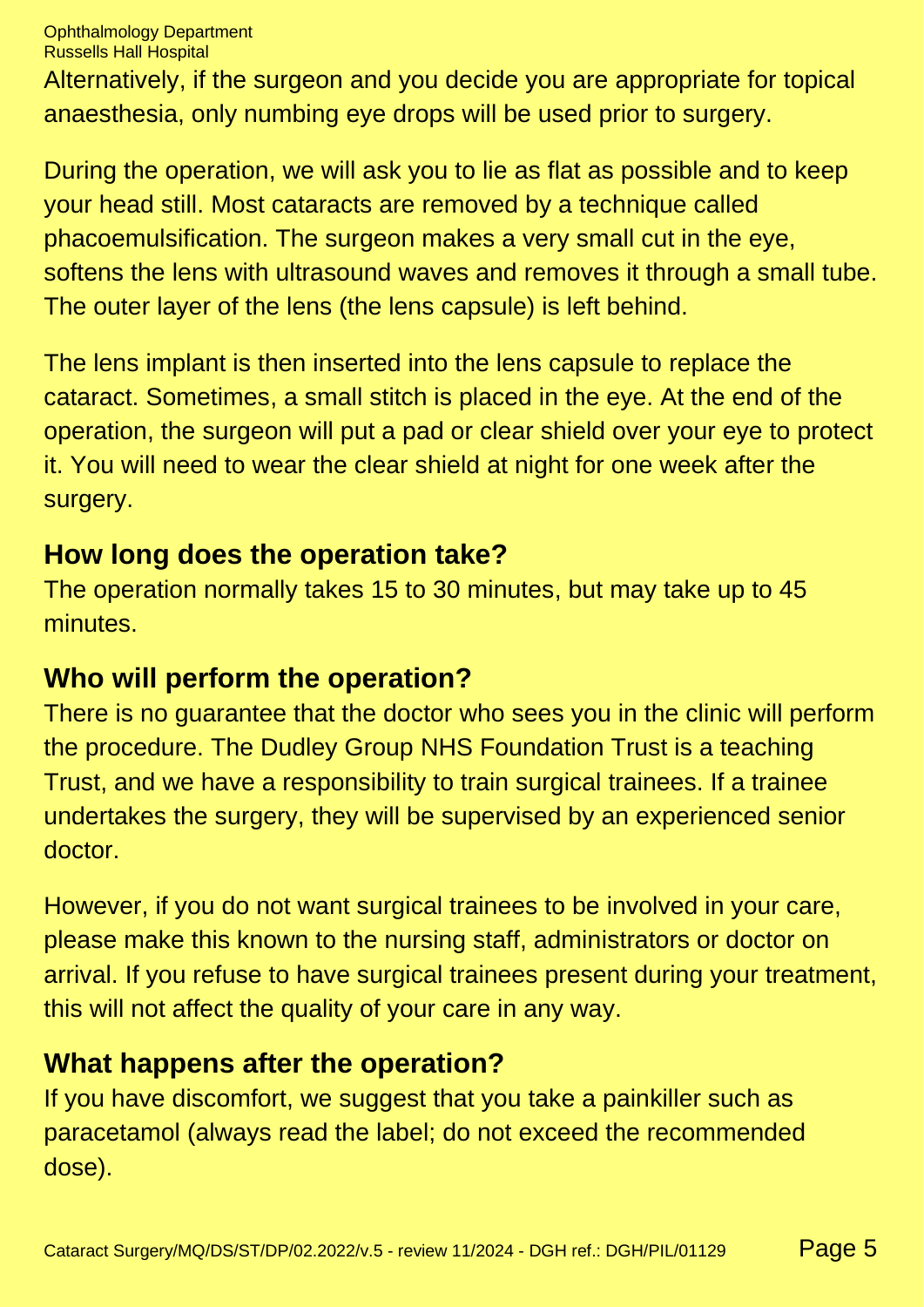It is normal for your eye to feel irritated and uncomfortable after cataract surgery. However, after one to two days, even mild discomfort should disappear. It is common to have some fluid discharge from your eye.

You will be given eye drops to reduce inflammation. **Do not stop** the drops until you are seen by a doctor or nurse for a follow up appointment after the surgery. The hospital staff will explain how and when to use them. Please do not rub your eye.

After the operation, you can read or watch TV almost straight away, but your vision may be blurred. The healing eye needs time to adjust so that it can focus properly. In most cases, healing will take about four to six weeks. You will be ready for new glasses (distance and reading) six weeks after an uncomplicated cataract operation.

Please understand that although we try to take accurate measurements of your eye so that you will not need strong glasses after the operation, you may still need a distance prescription to 'fine tune' your vision. You will definitely need a reading prescription as the lens implant is usually set for distance.

### **What do I need to look out for?**

Certain symptoms could mean that you need prompt treatment. Please contact the hospital immediately if you have any of the following symptoms:

- A lot of pain
- Loss of vision
- Increasing redness in the eye

### **Russells Hall Hospital Eye Clinic: 01384 456111 ext. 3633**

### **(9am to 4.30pm, Monday to Friday)**

Or in an emergency, visit your nearest emergency department.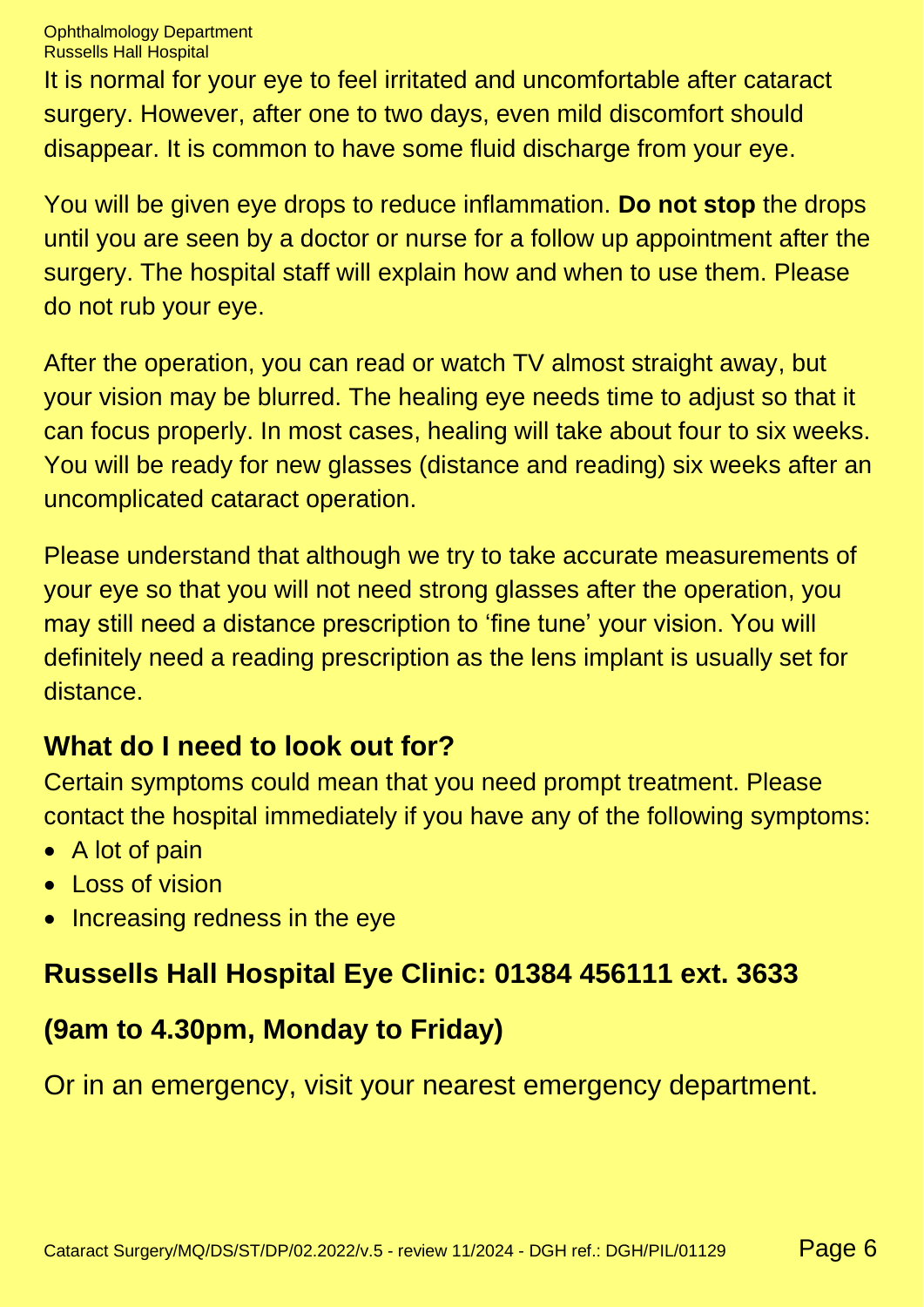#### **Follow up**

**First eye** - If this is the first eye you have had cataract surgery on we will give you a follow up appointment in the outpatient eye clinic for a doctor or specialist nurse to check your eye. The doctor or nurse will tell you when you will need to see your optician.

**Second eye** - If this is the second eye you have had cataract surgery on we will give you a follow-up appointment which may be in the outpatient eye clinic for a doctor or specialist nurse to see you **or** you may be seen by an optician in their practice.

You will be advised where your follow-up appointment is after your surgery.

#### **What if I have any problems or questions after reading this leaflet?**

Please contact the **Urgent Referral Clinic** team at Russells Hall Hospital Eye Clinic on **01384 456111 ext. 3633** (9am to 4.30pm, Monday to Friday).

#### **Eye emergency, out of hours**

In case of an eye emergency after the closing hours of the Eye Clinic at Russells Hall Hospital (including weekends and bank holidays), please contact:

#### **Birmingham Midland Eye Centre on 0121 507 4440**

The doctor on call is usually based at the Eye Centre, City Hospital, Dudley Road, Birmingham. They may need to call you back, and if necessary, they will arrange for you to visit them.

#### **Where can I find out more?**

You can find out more from the following website: <http://www.rnib.org.uk/eye-health-eye-conditions-z-i-conditions/cataract>

**Note:** the information in this booklet is provided for information only. The information found is **not** a substitute for professional medical advice or care by a qualified doctor or other health care professional. **Always** check with your doctor if you have any concerns about your condition or treatment.